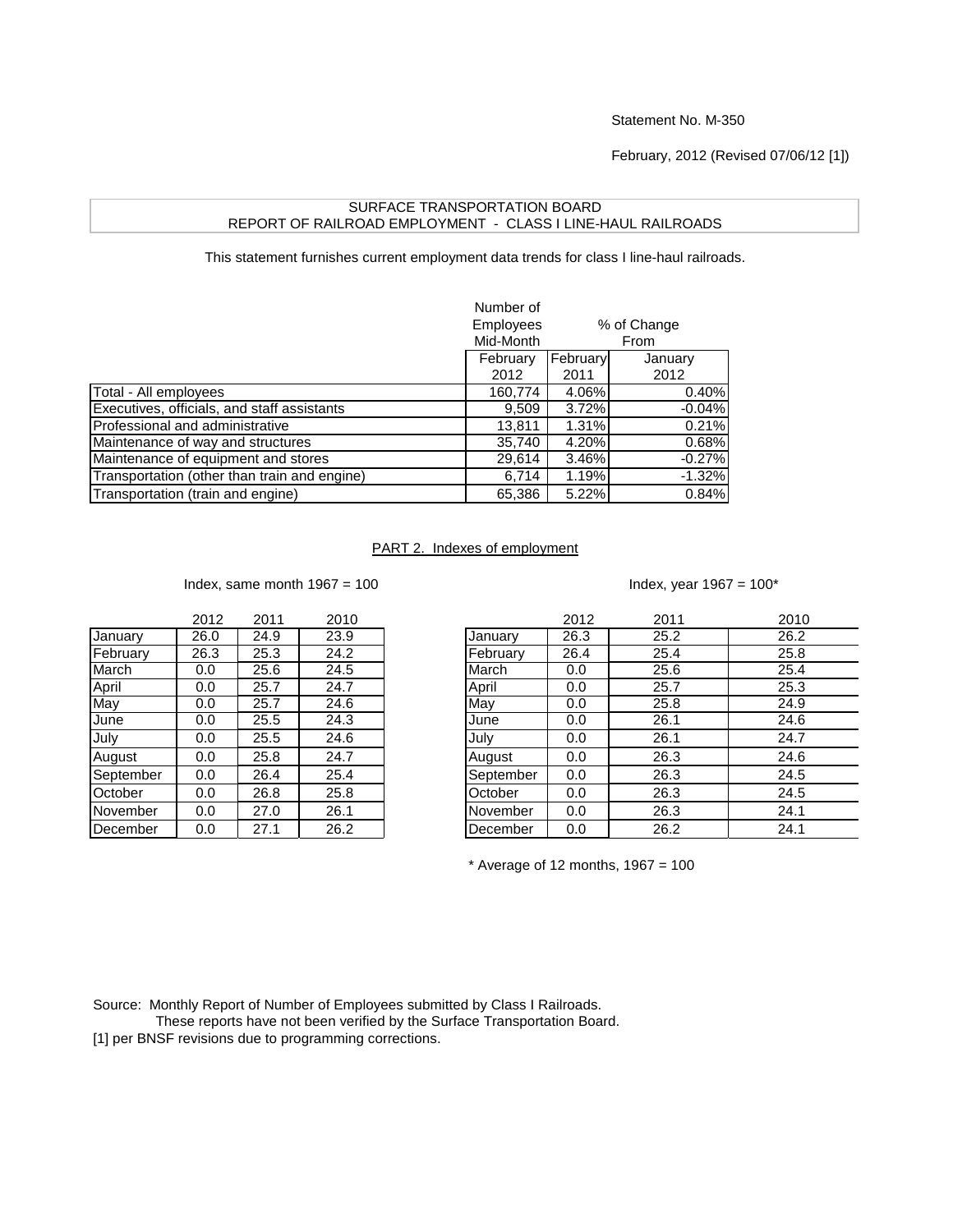| CARRIER                               |                                                               | L <sub>100</sub>                         | L 200                                        | L 300                              | L 400                        | L500                        | L600                                   | TOTAL                              |
|---------------------------------------|---------------------------------------------------------------|------------------------------------------|----------------------------------------------|------------------------------------|------------------------------|-----------------------------|----------------------------------------|------------------------------------|
| February, 2012 (Revised 07/06/12 [1]) |                                                               |                                          |                                              |                                    |                              |                             |                                        |                                    |
| <b>BNSF</b><br><b>CSX</b><br>CN/GTW   | 130500<br>121500<br>114900<br>(Includes all CN US Operations) | 1,700<br>1,291<br>341                    | 3,881<br>3,029<br>483                        | 8,219<br>6,785<br>1,671            | 7,390<br>5,118<br>704        | 1,669<br>1,681<br>321       | 17,104<br>11,232<br>2,256              | 39,963<br>29,136<br>5,776          |
| KCS<br><b>NS</b><br>SOO<br>UP         | 134500<br>117100<br>137700<br>139400                          | 268<br>1,911<br>309<br>3,689             | 382<br>2,691<br>370<br>2,975                 | 493<br>6,294<br>915<br>11,363      | 364<br>6,101<br>592<br>9,345 | 72<br>1,436<br>215<br>1,320 | 1,298<br>12,165<br>1,550<br>19,781     | 2,877<br>30,598<br>3,951<br>48,473 |
| TOTAL                                 |                                                               | 9,509                                    | 13,811                                       | 35,740                             | 29,614                       | 6,714                       | 65,386                                 | 160,774                            |
| <b>NRPC</b>                           | 103000                                                        | 1,402                                    | 4,889                                        | 2,845                              | 5,019                        | 2,901                       | 3,609                                  | 20,665                             |
| L 100<br>L 200                        |                                                               | 2012<br>9,509<br>13,811                  | February February<br>2011<br>9,168<br>13,633 | January<br>2012<br>9,513<br>13,782 |                              | Year<br>3.72%<br>1.31%      | % Change<br>Month<br>$-0.04%$<br>0.21% |                                    |
| L 300<br>L 400<br>L500                |                                                               | 35,740<br>29,614<br>6,714                | 34,299<br>28,625<br>6,635                    | 35,497<br>29,693<br>6,804          |                              | 4.20%<br>3.46%<br>1.19%     | 0.68%<br>$-0.27%$<br>$-1.32%$          |                                    |
| L600<br><b>TOTAL</b>                  |                                                               | 65,386<br>160,774                        | 62,142<br>154,502                            | 64,840<br>160,129                  |                              | 5.22%<br>4.06%              | 0.84%<br>0.40%                         |                                    |
|                                       |                                                               | 1967<br>Months                           |                                              | 2012<br>Months                     |                              | Ratio<br>Corresp.<br>Months | Ratio<br>Average<br>Month              |                                    |
| January<br>February<br>March<br>April |                                                               | 614,766<br>610,335<br>608,751<br>611,136 |                                              | 160,129<br>160,774<br>0<br>0       |                              | 26.0<br>26.3<br>0.0<br>0.0  | 26.3<br>26.4<br>0.0<br>0.0             |                                    |
| May<br>June<br>July                   |                                                               | 613,824<br>624,153<br>623,096            |                                              | 0<br>$\mathbf 0$<br>0              |                              | 0.0<br>0.0<br>0.0           | 0.0<br>0.0<br>0.0                      |                                    |
| August<br>September<br>October        |                                                               | 619,419<br>606,714<br>597,271            |                                              | $\mathbf 0$<br>0<br>$\mathbf 0$    |                              | 0.0<br>0.0<br>0.0           | 0.0<br>0.0<br>0.0                      |                                    |
| November<br>December                  |                                                               | 593,568<br>590,100                       |                                              | $\mathbf 0$<br>0                   |                              | 0.0<br>0.0                  | 0.0<br>0.0                             |                                    |

Source: Monthly Report of Number of Employees submitted by Class I Railroads. These reports have not been verified by the Surface Transportation Board.